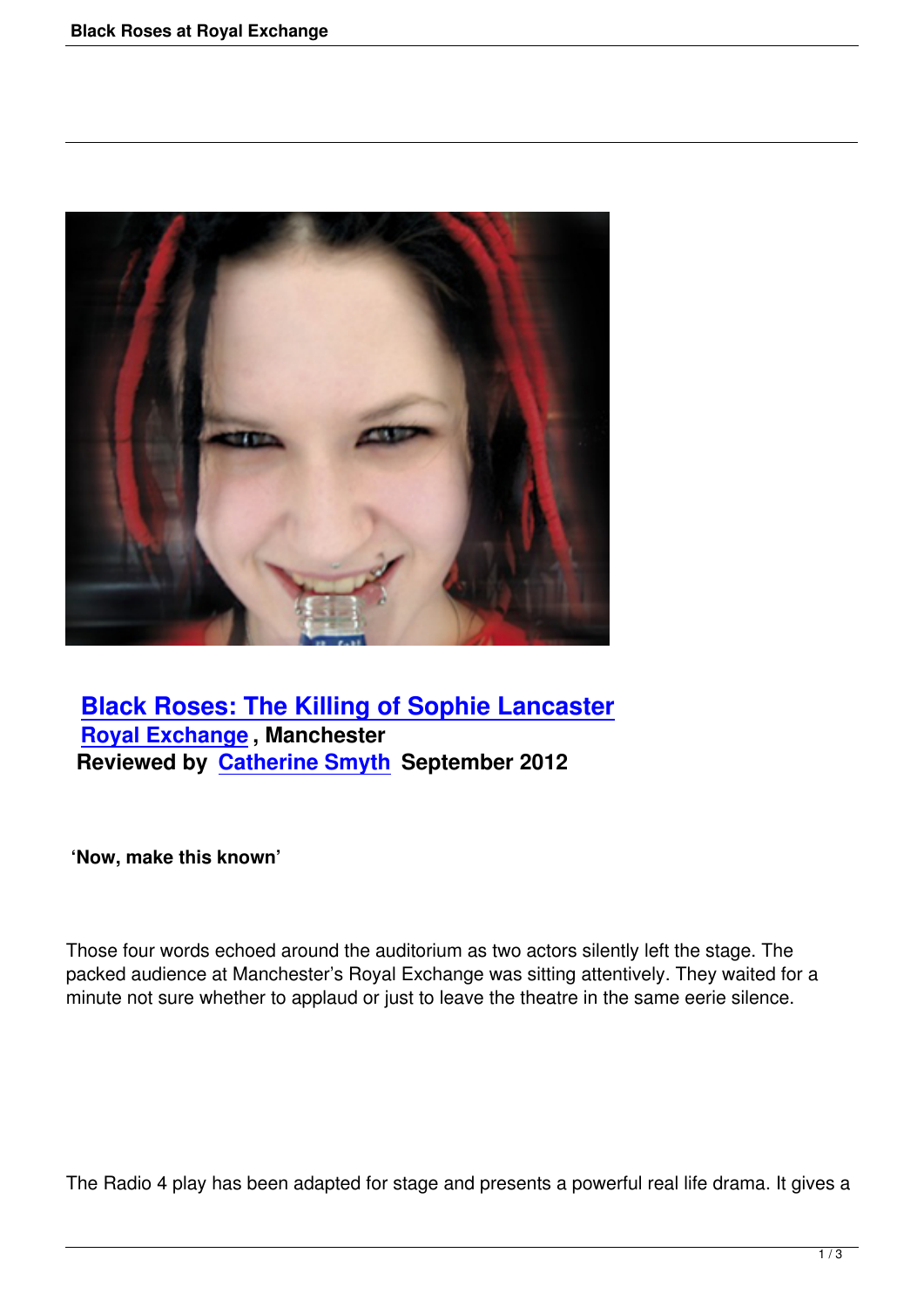voice to the peace-loving unique individual that was Sophie. The 20-year-old gap year student whose life was cruelly stamped out in a gang attack in a Bacup park in 2007.

Sophie and her boyfriend Rob Maltby, who followed a Goth-style fashion, had been walking home when they chose to walk into the park. Firstly Rob was attacked by a gang of five. They kicked and stamped on his head and face. Sophie was there next victim and such was the force of the kicks that reigned down on her imprints of the training shoes were left on her face. She died 13 days later. The only reason given for the attack was that they were dressed different to their attackers.

Set on a simple stage, the role of Sophie's mum Sylvia is played by Coronation Street's Julie Hesmondhalgh. She sits in the centre in an armchair while around her on a raised grass platform and a park bench her daughter Sophie, played by Rachel Austin, struts and strides.

Through his sharp and clever poetry, Simon Armitage gives Sophie the chance tell her own story. Her Lancashire lilt fills the auditorium with tales of her childhood, but then a subtle sound akin to thunder warns the audience that this story is becoming darker. Every word of the poetry was beautifully delivered as dressed in ripped tights, black lipstick and dark eye make-up, Rachel marches around her mother telling her story.

The poetry interweaves with the recollections of Sylvia leaving the audience in no doubt of the very real emotion of the situation. Tears were shed, tissues were hastily removed from bags,